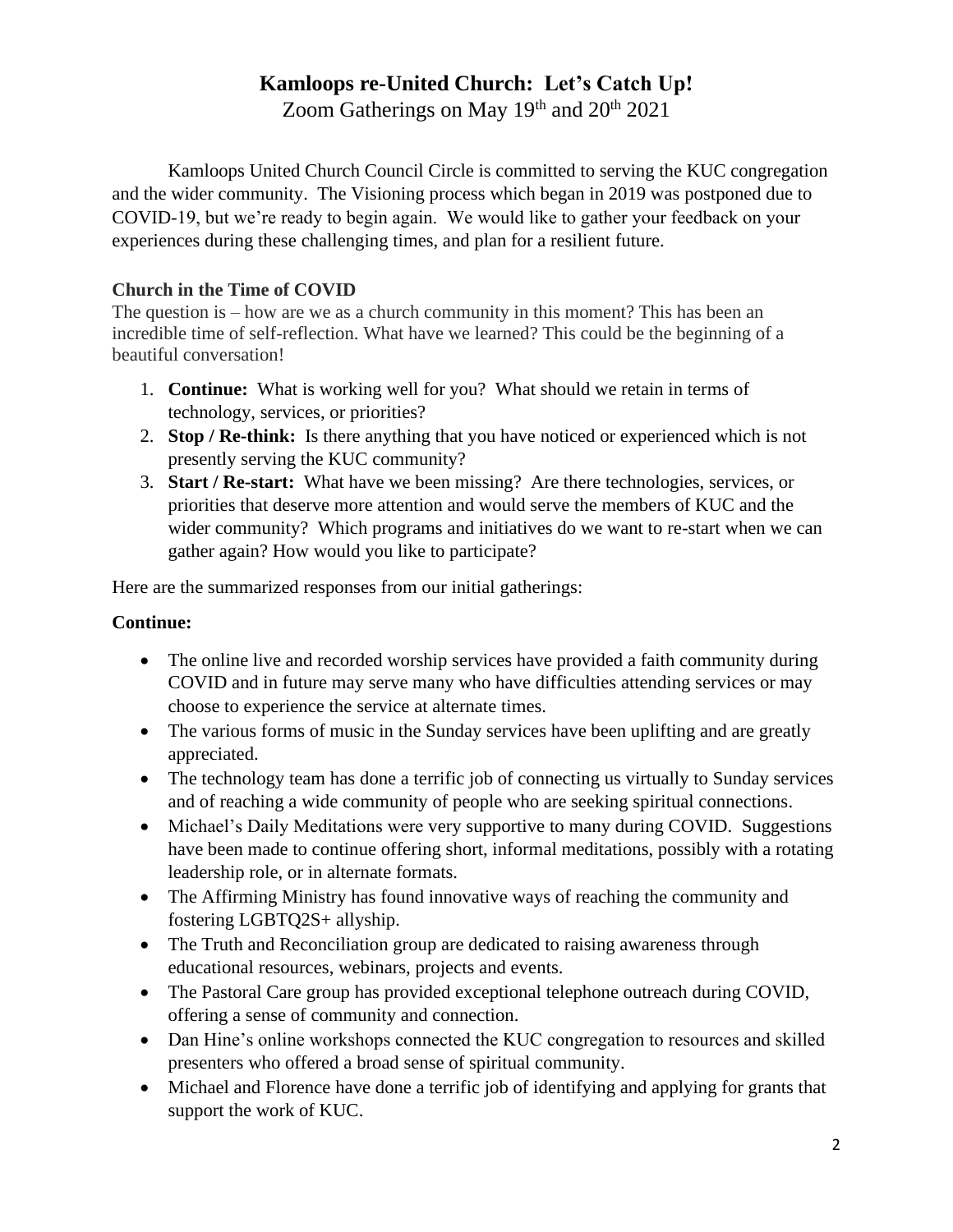- The availability of webinars and forums through the Pacific Mountain Region and elsewhere have provided education on a wide range of issues and connection to an expanding community.
- The Global and Community Action group have provided Zoom Movie Nights which bring people together from varied backgrounds and communities.
- Support for AA / NA groups remains a priority.
- The pre-school continues to be a valuable way to support local families.
- The PITStop has shown tremendous resilience in their meal services during a time of increased demand.
- The Weekly Newsletters have been greatly appreciated by those who have online access.
- The efforts of the Webpage and Facebook team have helped congregants to stay current with activities, events, and people.
- Tuesday Coffee Party participants enjoy connecting with friends and sharing stories.
- The Wednesday Faith Study Zoom gatherings are valuable for deepening spiritual understanding and for strengthening relationships.
- KUC Council Circle has adapted to Zoom meetings and may continue to use this gathering format when the weather or other circumstances make in-person meetings difficult.
- The appearance of "new faces" in the workshop service has offered a sense of personal connection to more members of the congregation.
- Innovative cost recovery ideas, including the use of the kitchen space, have created opportunities to support local initiatives.
- The visibility of KUC commitments and events on the building exterior are important for sharing our values and for raising awareness of important issues (e.g. banners, Pride sidewalk, REDress Project)

## **Stop / Re-Think:**

- Some pre-COVID events and activities which involve a lot of work and many volunteers may need to be re-considered and/or re-configured. E.g. Soup n' Sandwich, Cookie Walk, Senior's Lunch
- The KUC webpage requires a lot of volunteer time and energy. We may need to rethink the intended purpose of the webpage, its audience, and strategies for maintaining its availability.
- Some programs with low participation levels may need support for outreach. E.g. Reconciliation group and Affirming Ministry.
- KUC Folk of Note may need improved technology if in-person practice continues to be unavailable.
- After-Church Coffee Time may be more meaningful if participants could gather in smaller groups.
- The physical spaces of KUC may need modifications for optimal experiences of the worship services and other activities.
- The online worship service experience may be improved with some technical training for congregants.